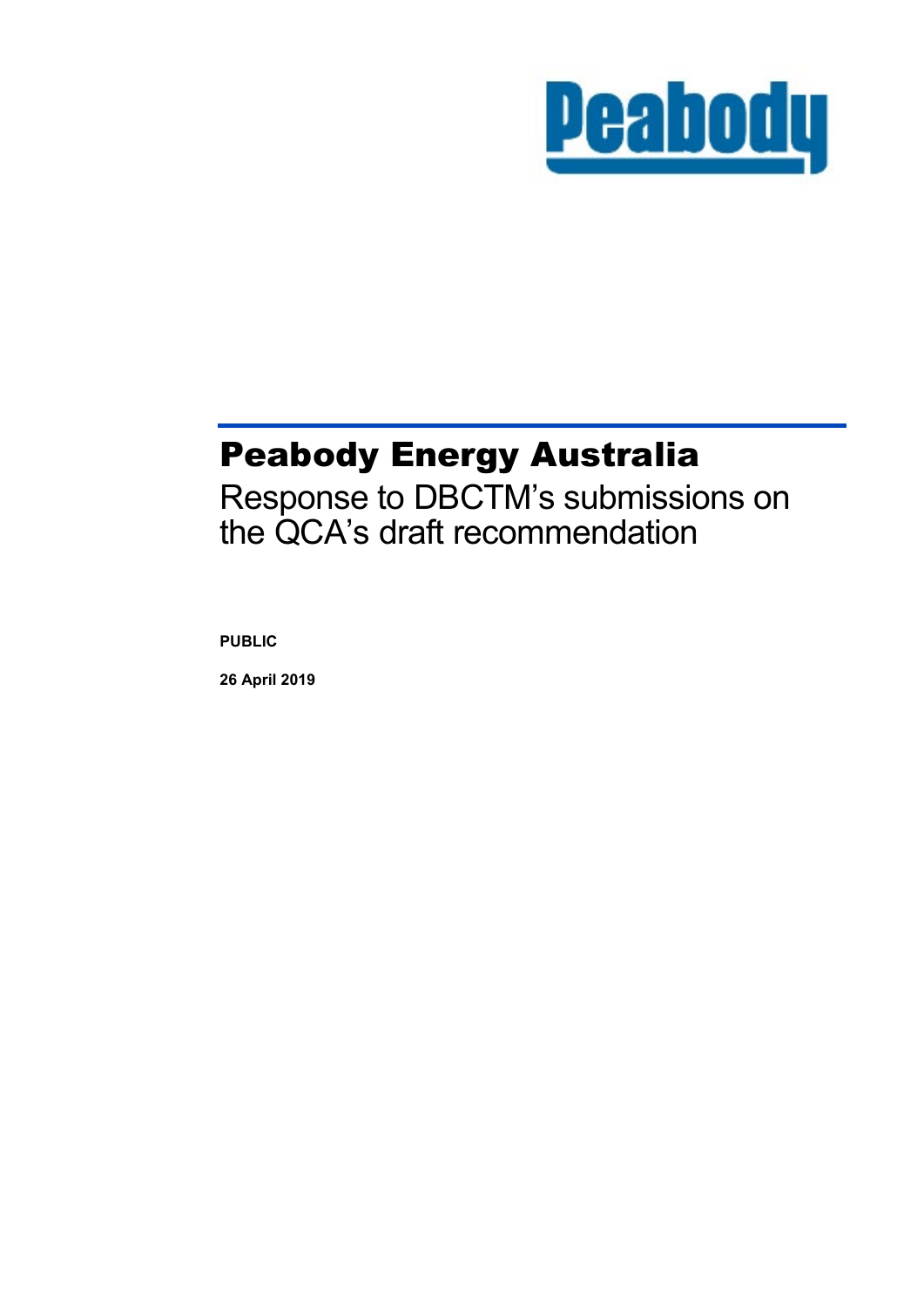# **Peabody**

| <b>Contents</b> |                                              |                                                                                                                                                                                     | Page           |
|-----------------|----------------------------------------------|-------------------------------------------------------------------------------------------------------------------------------------------------------------------------------------|----------------|
| 1               | Executive summary                            |                                                                                                                                                                                     | 1              |
| $\overline{2}$  | Overarching comments on the DBCTM submission |                                                                                                                                                                                     | $\overline{2}$ |
|                 | 2.1                                          | Declaration has been (and continues to be) valuable -<br>reflecting the most effective access model of any<br>Australian coal terminal - and its removal will damage<br>competition | $\overline{2}$ |
|                 | 2.2                                          | DBCTM's attempt to construct a comparable<br>counterfactual                                                                                                                         | 3              |
|                 | 2.3                                          | DBCTM's attempt to shift the goal posts late in the<br>process                                                                                                                      | 4              |
| 3               | DBCTM's submissions on criterion (a)         |                                                                                                                                                                                     | 4              |
|                 | 3.1                                          | Access framework is not the appropriate<br>counterfactual                                                                                                                           | 4              |
|                 | 3.2                                          | Access framework (even in its current form) is not an<br>effective substitute for proper regulatory oversight                                                                       | 5              |
|                 | 3.3                                          | DBCTM's incentive to maximise profit                                                                                                                                                | 7              |
|                 | 3.4                                          | Relevance of DBCT being fully contracted                                                                                                                                            | 8              |
| 4               |                                              | DBCTM's submissions on criterion (b)                                                                                                                                                | 8              |
|                 | 4.1                                          | Relevance of the queue                                                                                                                                                              | 8              |
|                 | 4.2                                          | Costs of rail access to DBCT and APCT, alone,<br>demonstrate that demand for DBCT is distinct from<br>other terminals                                                               | 9              |
| 5               | DBCTM's submissions on criterion (d)         |                                                                                                                                                                                     | 9              |

....................................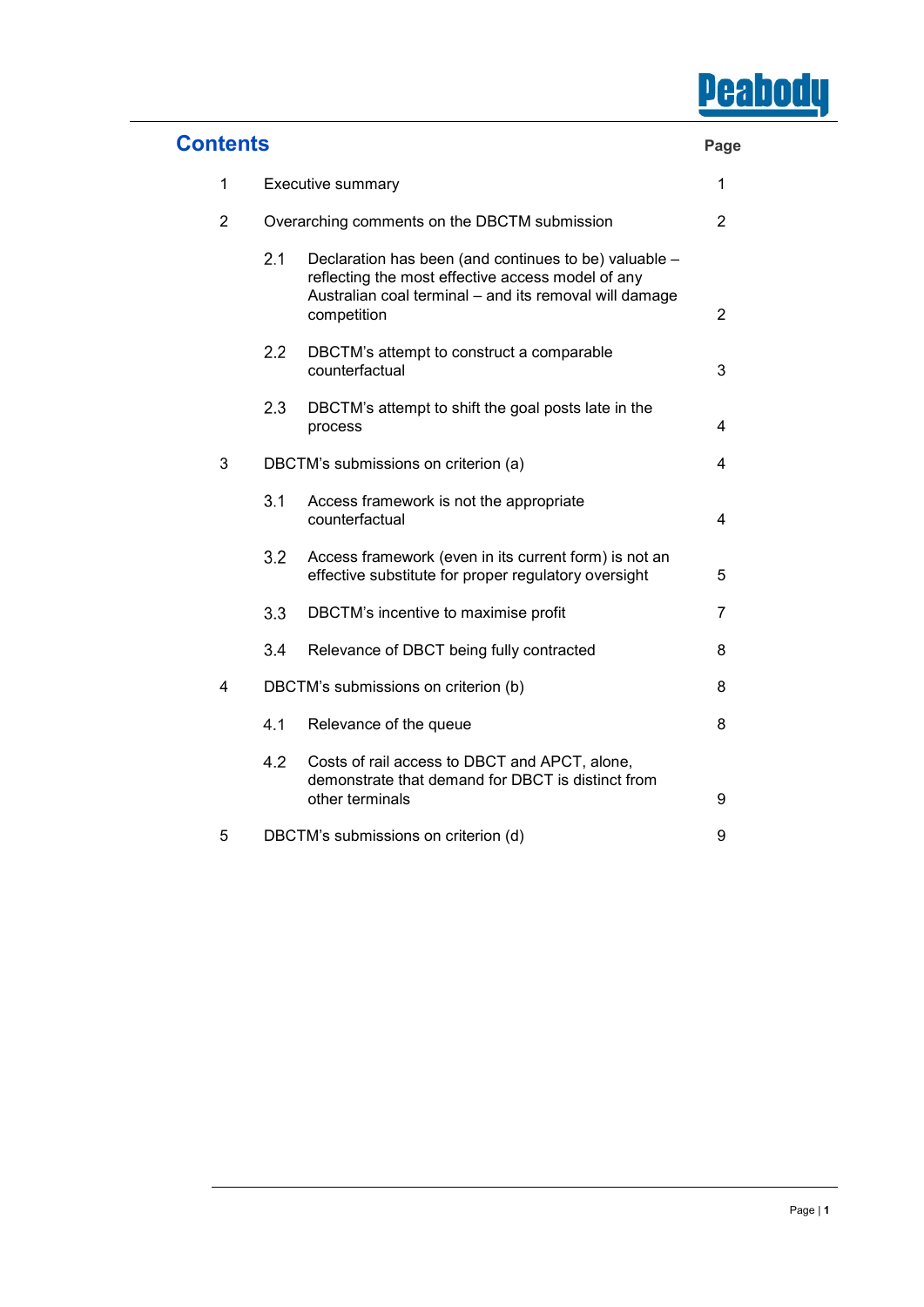

## **1 Executive summary**

- 1 Peabody Energy Australia (**Peabody**) thanks the QCA for this opportunity to respond to the submissions made by DBCT Management (**DBCTM**) in response to the QCA's draft recommendation for continued declaration of services at the Dalrymple Bay Coal Terminal (**DBCT**).
- 2 Peabody is a member of the DBCT User Group, and supports the detailed submissions made by the User Group in response to DBCTM's submissions. This brief submission is intended to supplement the User Group's submissions, by providing additional information and comments which reflect Peabody's specific circumstances and experience.
- 3 Peabody is a major user of DBCT and a holder and trader of tenements in the Hay Point catchment region. We are therefore able to offer specific insights based on our experience in using DBCT and participating in dependent markets, including markets for coal tenements.
- 4 Over the past two decades, declaration of services at DBCT has delivered considerable economic benefits across the Goonyella supply chain. Declaration has provided for access to DBCT on a stable, transparent and non-discriminatory basis, with periodic common resets of the terms of access based on well-established, regulatory principles. The certainty provided for by this stable regulatory framework has in turn supported competition in dependent markets, and efficient investment across the supply chain. Indeed, the regulatory framework at DBCT is generally recognised as the most effective among Australian coal terminal access regimes.
- 5 In a context where declaration has delivered significant benefits, the question is whether the removal of declaration would see less opportunities for competition to be promoted. If the opportunities and environment for competition in any dependent market would be diminished with the removal of declaration, then it must follow that criterion (a) is satisfied.
- 6 DBCTM has proposed to replace the highly successful regulatory regime with:
	- (a) a deed poll / access framework that has been stitched together late in the process and which strips the regime of its key elements, such as transparency, predictability and oversight by an experienced regulator;
	- (b) a pricing framework which is likely to require a series of costly disputes to establish pricing for any new users of the terminal;
	- (c) principles governing pricing that are uncertain and likely to give rise to disputes, since they ultimately require determination of the TIC that would be set by the QCA; and
	- (d) a cynical attempt by DBCTM to second guess what level of monopoly margin it should be allowed to obtain to stay just under the radar for regulation.
- 7 The DBCTM deed poll and access framework clearly do not offer prospective users the same degree of certainty as the existing regulatory framework. In particular:
	- (a) despite the apparent attempt by DBCTM to cap its monopoly rent at \$3 / tonne above a self-regulated TIC charge (which represents a premium of approximately 121% in addition to the current  $TIC<sup>1</sup>$ ), there would be a high degree of uncertainty around pricing for prospective users under DBCTM's access framework;

<sup>&</sup>lt;sup>1</sup> Current Terminal Infrastructure Charge (TIC) as at March 2019 is A\$2.4766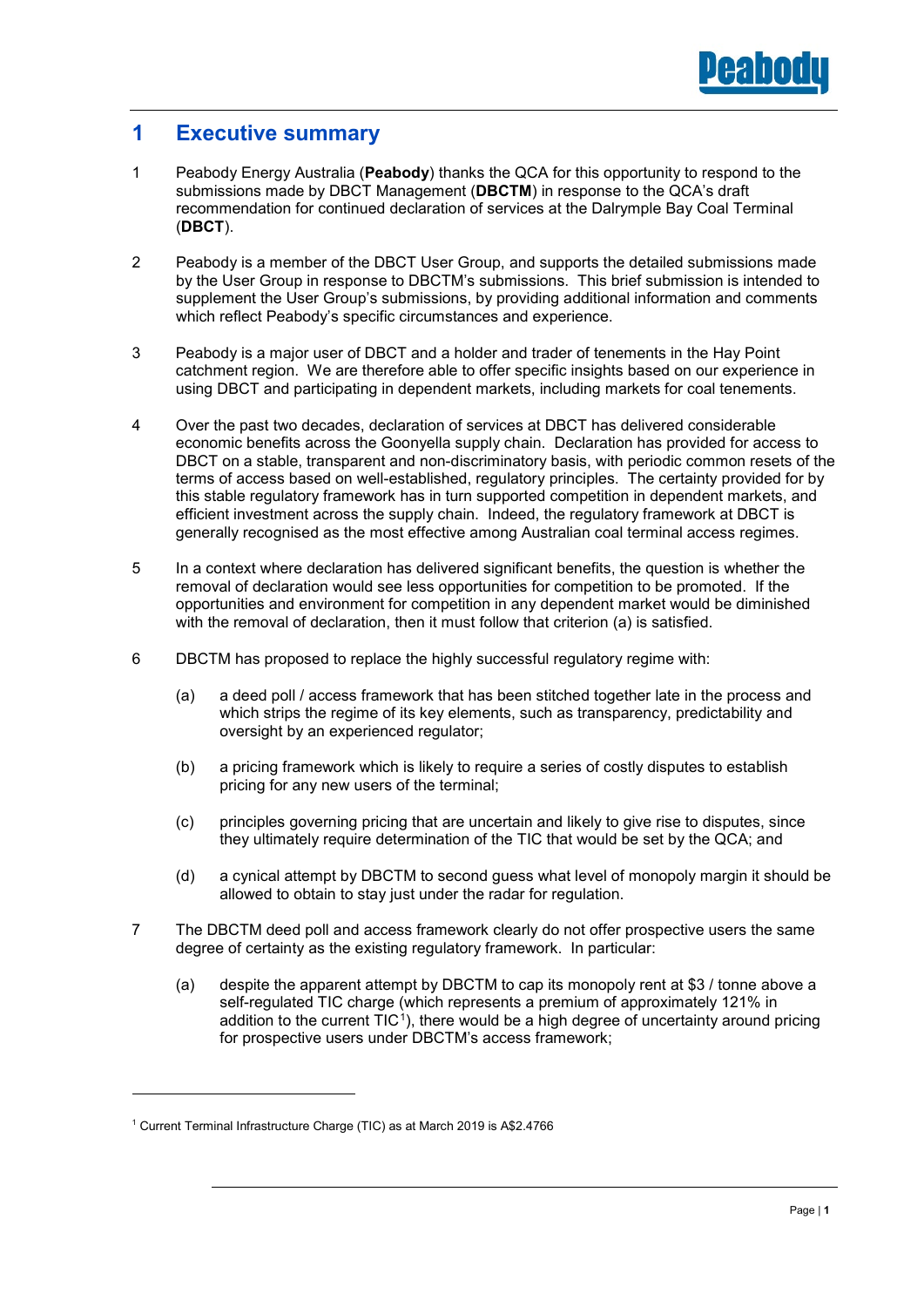

- (b) removing access to dispute resolution by the QCA an independent, experienced and transparent regulatory authority – would create uncertainty around the determination of any future disputes;
- (c) remedies and enforcement options would be much more limited under the DBCT access framework; and
- (d) more broadly, there would be a high degree of uncertainty around the future operation of the access framework, given the scope for DBCTM to amend it over time.
- 8 Basic NPV analysis demonstrates that a \$3 per tonne price cap above the TIC (which would be based on a self-regulated building blocks WACC) creates an economic distortion of approximately A\$15M2 for each 1 million tonnes of contracted port capacity required over a 10 year period. Assuming a realistic 4Mtpa operation and factoring the potential scope of price increases, then the economic distortion can conceivably be in excess of A\$100M~ (real) in respect of the premium. Unlike other mining costs and uncertainties, this is a form of material price distortion for which miners have no relative price offset.
- 9 Due to the uncertainty facing prospective users under DBCTM's access framework, efficient potential entrants into the coal tenements market are likely to be deterred, resulting in diminished competition for new coal tenements in a world without declaration. Peabody notes, in this regard, that most – if not all – of those parties that have acquired tenements from it in recent years have been new entrants or small users without existing DBCT access, and would be precisely the kind of market participants likely to be materially impacted by the costs and risks identified above. Given these recent experiences, Peabody considers that absent declaration, the market for the acquisition of tenements over recent years would be have been materially less robust and competitive.
- 10 In its submissions on criterion (b), DBCTM has once again erred in its approach to defining the relevant market, and has grossly overstated foreseeable demand. Among the errors made by DBCTM is a false link between the access queue (which represents a free option for access seekers) and current demand for services at DBCT. Once these errors are corrected, it is clear that DBCT is a natural monopoly facility, capable of servicing foreseeable demand at least cost.

## **2 Overarching comments on the DBCTM submission**

#### $2.1$ **Declaration has been (and continues to be) valuable – reflecting the most effective access model of any Australian coal terminal – and its removal will damage competition**

- 11 The QCA's analysis of the declaration criteria in its draft recommendation is properly informed by the market and historical context. The QCA recognises how declaration at DBCT has delivered material benefits over time, and how it has shaped the industry structure.
- 12 By contrast, DBCTM's submissions largely ignore key aspects of this historical and market context. In its submissions on criterion (a), DBCTM fails to recognise the degree of certainty that has been provided to prospective users by transparent regulatory oversight from an experienced and independent regulatory authority. In its submissions on criterion (b), DBCTM largely ignores the way in which the industry structure has been fundamentally shaped by declaration.
- 13 Peabody considers that a proper analysis of the declaration criteria cannot proceed without a full understanding of the benefits that have been delivered by declaration to date. These

<sup>2</sup> Based on A\$3 per tonne for 1 Million tonnes over a 10 year period with a 15% return rate.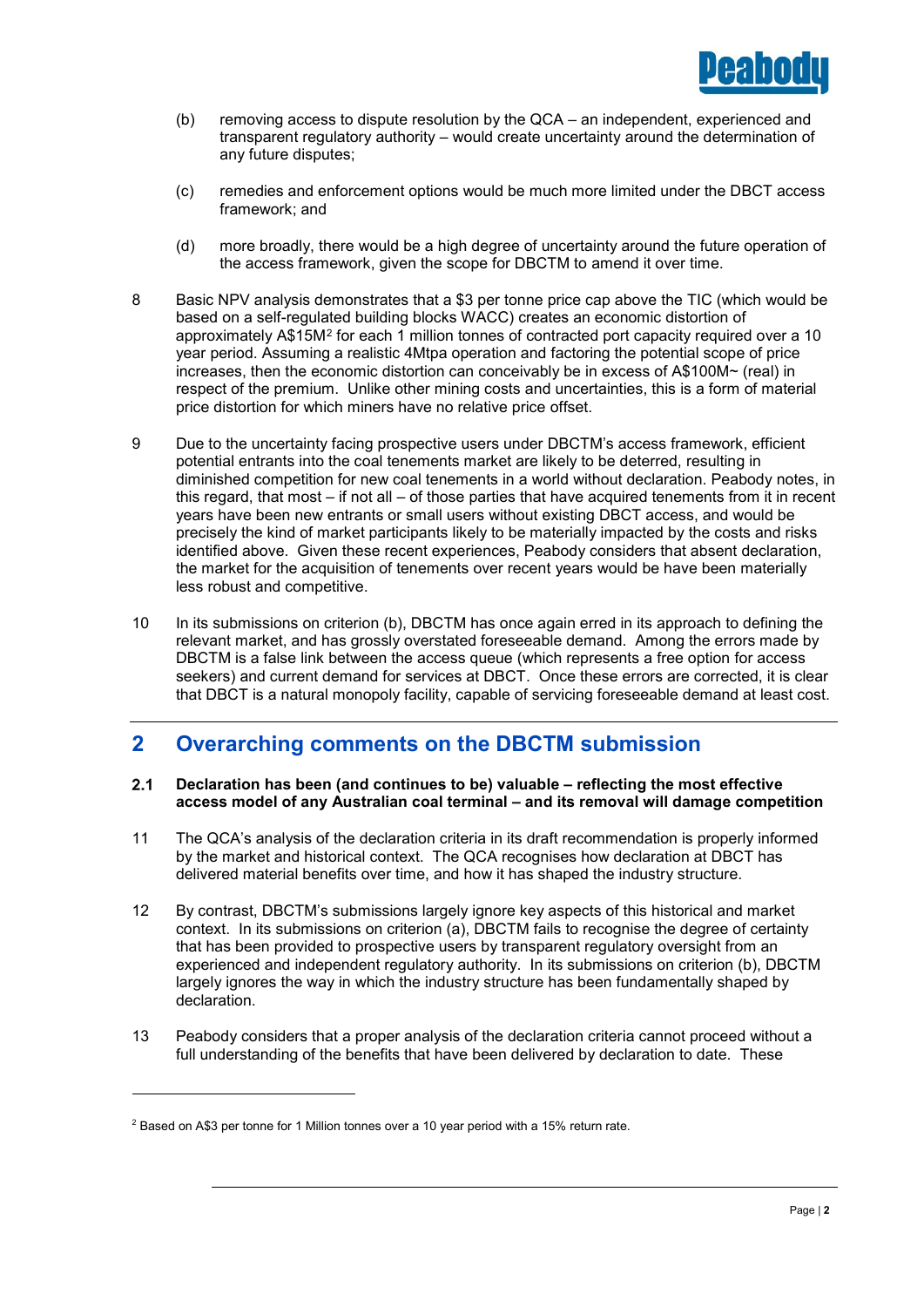

benefits extend well beyond merely constraining the prices that DBCTM may charge for terminal access.

- 14 In addition to price constraint, declaration has provided for:
	- (a) a well-structured access undertaking which can only be amended with the QCA's approval;
	- (b) a common set of terms, and a single tariff reset across all users by an experienced and independent third party regulator;
	- (c) access to dispute resolution by the QCA; and
	- (d) structural and behavioural constraints on DBCTM, monitored and enforced by the QCA.
- 15 This has provided users (and prospective users) with a high degree of certainty around future terms of access, thus promoting efficient entry and investment. Common terms across all users (and QCA-administered common resets) have also provided for a 'level playing field' in key dependent markets, including the coal tenements market.
- 16 The success of the DBCT access regime is reflected in the fact that it has been used as a model for access regimes at other coal terminals. It is widely acknowledged that the DBCT access regime is the most effective among Australian coal terminal access regimes. It is for this reason that key elements of the DBCT regime have been adopted in other access frameworks.

#### $2.2$ **DBCTM's attempt to construct a comparable counterfactual**

- 17 DBCTM has put forward an access framework (supported by its deed poll) which it says "preserves regulatory certainty",3 without any involvement from a regulator. This is clearly false.
- 18 The late, cobbled together amendments to the deed poll demonstrate it is little more than a contrived attempt to circumvent criterion (a) by trying to guess the level of monopoly profits that will be permitted, while removing regulatory oversight. Rather than support removal of declaration, the fact that DBCTM has sought to adopt so much of the undertaking in its replacement deed reflects a begrudging recognition by DBCTM that certainty around the framework for determining the terms of access to its infrastructure over the last two decades has supported efficient investment and competition in dependent markets.
- 19 The deed poll and access framework do not (and cannot) achieve the stated purpose of preserving regulatory certainty. As discussed in section 3.2 below, DBCTM's proposed framework is substantially inferior to declaration and effective regulation by the QCA. Most obviously, under the proposed access framework there would be no regulator to oversee amendments to the framework, resolve disputes, or determine the terms of access for new users (including prices). Instead, these matters will be left to DBCTM's discretion, and to a series of time-consuming and costly arbitral processes. Clearly, regulatory certainty cannot be effectively preserved without the involvement of an independent regulator, and where key pricing and access matters are left in the hands of the monopoly service provider.
- 20 More fundamentally, Peabody would be concerned if the DBCTM deed poll and access framework were to be accepted as the relevant counterfactual. This could set a dangerous precedent for service providers to contrive counterfactual frameworks for the purposes of defeating the declaration criteria.

<sup>3</sup> DBCTM submission, [401.2.2].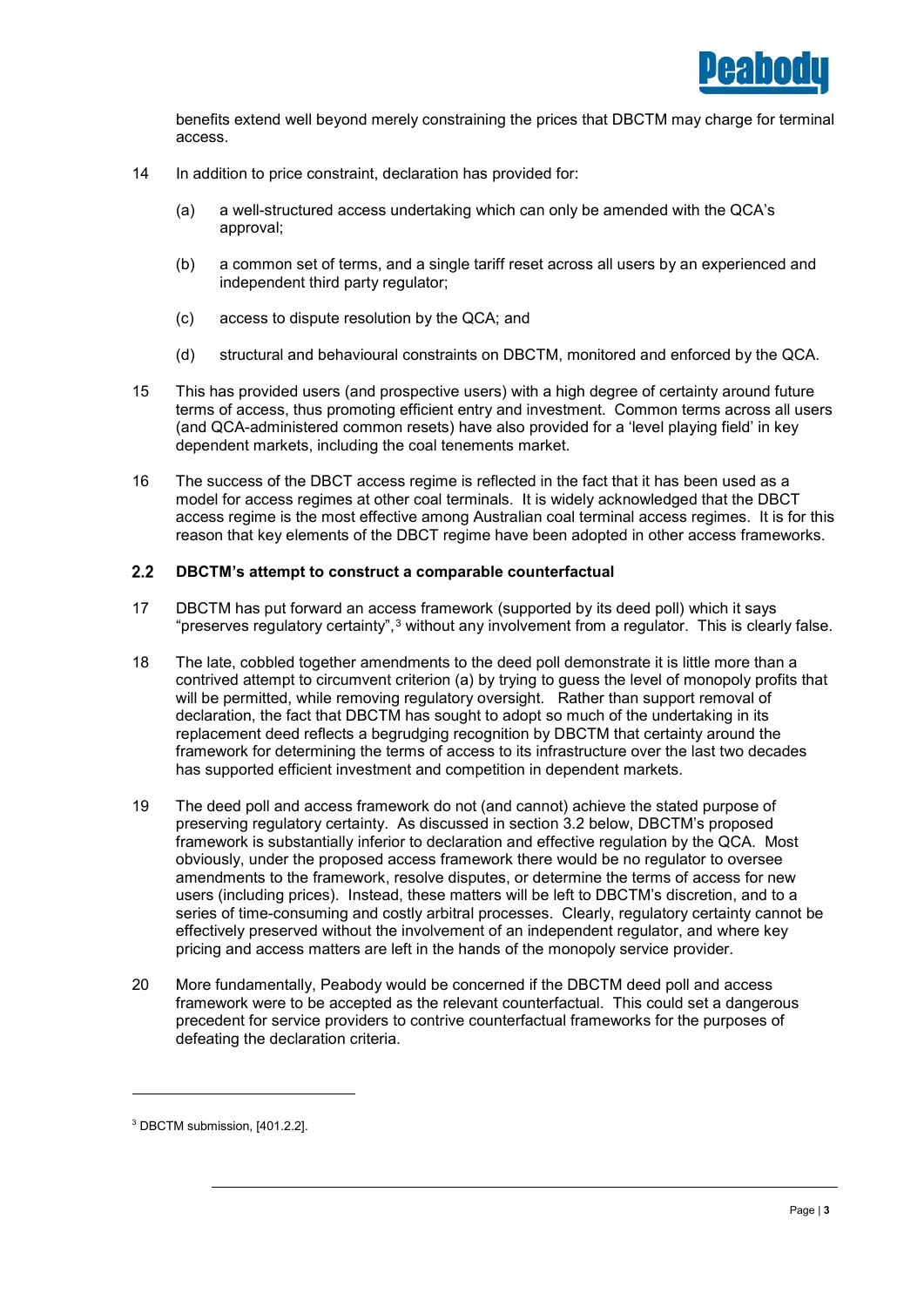

- 21 As discussed below, a particular concern for Peabody relates to the scope for DBCTM to amend its access framework. This greatly undermines the relevance of the access framework, as included with DBCTM's submission to the QCA, as an indicator of the likely state of affairs in the absence of declaration. Given the scope for DBCTM to amend its access framework, it should not be assumed that it will continue to operate in the form that it has been submitted. Rather, it would be reasonable to assume that DBCTM would seek to amend its framework in ways that allow it to exercise its monopoly power.
- 22 DBCTM is effectively asking the QCA to accept that it can mimic regulation through the deed poll and access framework. This submission must be rejected. Where a monopoly service provider has the ability and incentive to exploit its position in ways that are damaging to competition in dependent markets, there is no substitute for proper regulatory oversight. DBCTM should not be allowed to sideline the QCA by putting forward a contrived framework for self-regulation.
- 23 It is telling that DBCTM is working so hard in its attempt to have declaration removed and replaced with its deed poll / access framework. This suggests that DBCTM anticipates that it will have much greater freedom under its deed poll / access framework, compared to the status quo. Of course, the corollary of greater freedom for DBCTM will be greater uncertainty for prospective users.

#### $2.3$ **DBCTM's attempt to shift the goal posts late in the process**

- 24 Peabody is also concerned by the manner in which DBCTM has significantly changed its position over the course of the QCA inquiry. DBCTM is of course entitled to respond to issues that are raised by the QCA and other stakeholders. However DBCTM has gone much further than this, seeking to re-frame the QCA's inquiry by substantially amending the access framework which it seeks to have considered as the counterfactual.
- 25 Through substantial amendments to its deed poll and access framework, DBCTM has sought to shift the goal posts for satisfaction of the declaration criteria. This further highlights the risk of setting a precedent whereby access providers are able to construct a counterfactual for analysis of the declaration criteria.

## **3 DBCTM's submissions on criterion (a)**

#### $3.1$ **Access framework is not the appropriate counterfactual**

- 26 DBCTM argues that its deed poll and access framework should "*put beyond doubt*" that it cannot act in any way that will adversely impact competition in relevant markets in a world without declaration.<sup>4</sup> This submission appears to proceed on the assumption that the deed poll and access framework as submitted by DBCTM represent the appropriate counterfactual for assessing the likely state of competition in dependent markets in the absence of declaration.
- 27 Under the deed poll, DBCTM may amend the framework from time to time, so long as these amendments promote the Framework Objective, and provided that DBCTM has had regard to certain "mandatory considerations".<sup>5</sup> In making any amendments, DBCTM would have a level of discretion that is akin to that exercised by the QCA in approving access undertakings (or amending access undertakings) under the QCA Act. Challenges to a DBCTM decision to make amendments would be limited to circumstances where the requirements of the deed poll have been breached – for example where a mandatory procedural step has not been taken, or where DBCTM has manifestly failed to take into account one of the mandatory considerations – and in

<sup>4</sup> DBCTM cover letter [5].

<sup>5</sup> DBCTM Deed Poll, cl 8.2.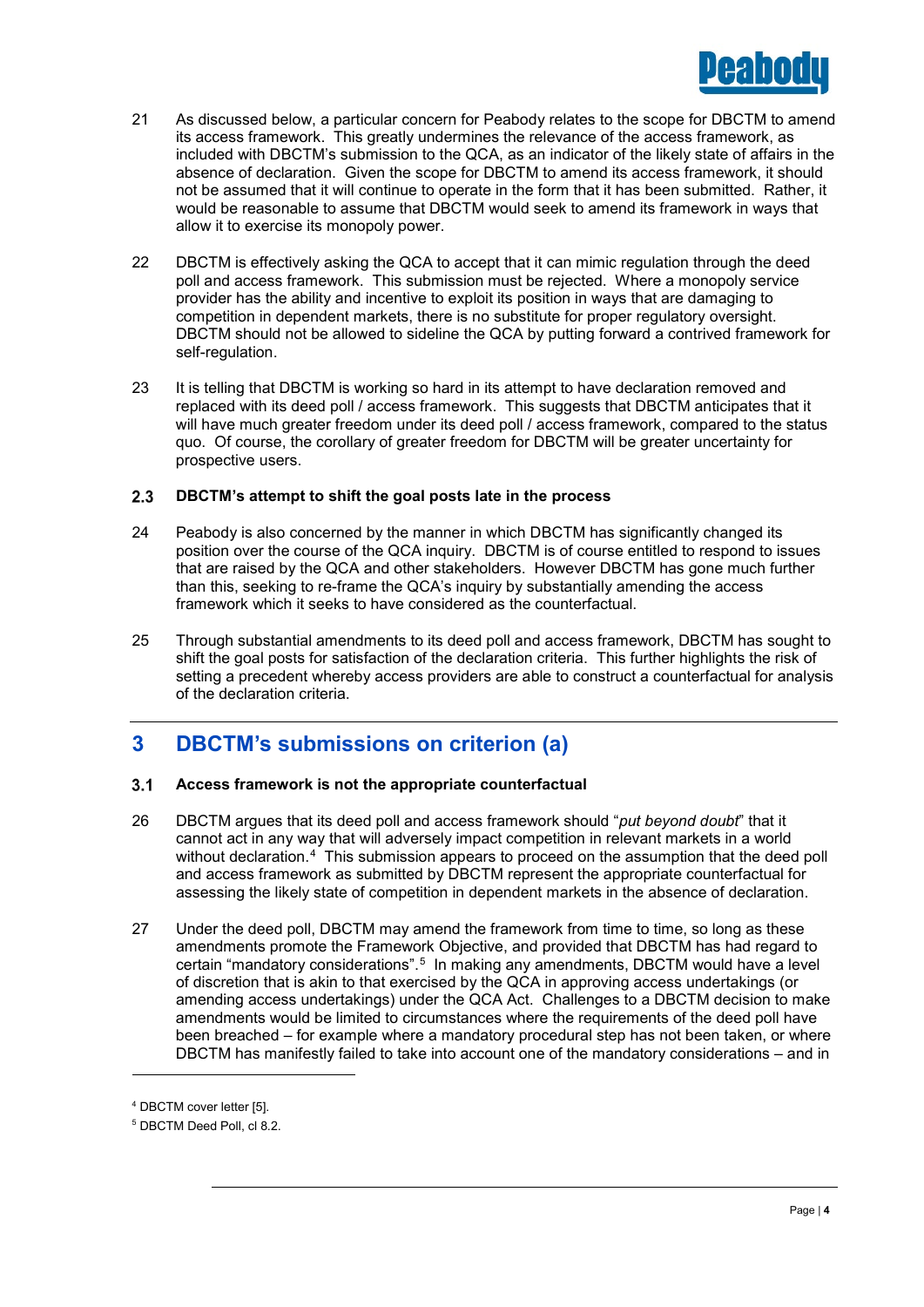

such cases the DBCTM decision would need to be challenged in Court. In effect, DBCTM would play a role that is similar to the role currently played by the QCA in DAU / DAAU processes in considering amendments to its own access framework.

- 28 Clearly it is appropriate for the QCA, an experienced and independent regulator, to exercise discretion and judgement in considering amendments to access undertakings under the QCA Act. It is not appropriate for the same level of discretion to be conferred on a monopoly service provider in determining amendments to its access framework.
- 29 In light of the broad scope for DBCTM to amend its access framework over time, the framework as presented by DBCTM cannot be used as a basis for considering the likely state of affairs in the absence of declaration. Rather, it would be reasonable to assume that DBCTM would incrementally amend its access framework so as to allow it to exercise monopoly power in a way that is damaging to competition in dependent markets.

### $3.2$ **Access framework (even in its current form) is not an effective substitute for proper regulatory oversight**

- 30 A key claim made by DBCTM is that its deed poll and access framework would "preserve regulatory certainty".6 It appears to be suggested that, despite the absence of regulatory oversight in a world without declaration, the access framework would offer users a degree of certainty that is comparable to that offered by declaration and regulation by the QCA.
- 31 Peabody considers that the deed poll and access framework do not offer nearly the same degree of certainty as declaration and regulatory oversight by the QCA. In section, we highlight some key elements of the access framework which will create uncertainty for prospective users.

## *Price uncertainty under the deed poll*

- 32 Under the DBCTM access framework, maximum prices would be set by reference to the TIC that "*would apply… under a QCA administered pricing regime*", plus a \$3 per tonne monopoly rent allowance.<sup>7</sup>
- 33 Peabody has a fundamental objection to an access framework which locks in the ability to extract monopoly rent. In this case, DBCTM is seeking to make an explicit allowance for a premium of around 121% over and above its current efficient costs.
- 34 Putting this to one side, we note that the mechanism for setting prices under the deed poll / access framework would be highly uncertain and leave room for gaming by DBCTM. The reference point is the TIC that "*would apply… under a QCA administered pricing regime*". There is clearly scope for argument around the approach that *would be* taken by the QCA on matters such as the rate of return, and hence uncertainty around what prices would be offered by DBCTM under this framework. There would be the potential for DBCTM to inflate key inputs into the 'base TIC' calculation, in the knowledge that QCA oversight would not be available.
- 35 Ultimately, given the scope for argument, it is likely that pricing under the deed poll / access framework would be driven by the outcome (or expected outcome) of disputes. This may be contrasted with a world in which declaration continues and pricing for all users is determined through a transparent and rigorous undertaking review process.
- 36 Therefore, price uncertainty would be amplified by uncertainty around the outcome of any disputes under the access framework, and a lack of transparency around these outcomes.

<sup>6</sup> DBCTM submission, [18], [401.2.2].

<sup>7</sup> DBCTM Deed Poll, cl 6.1.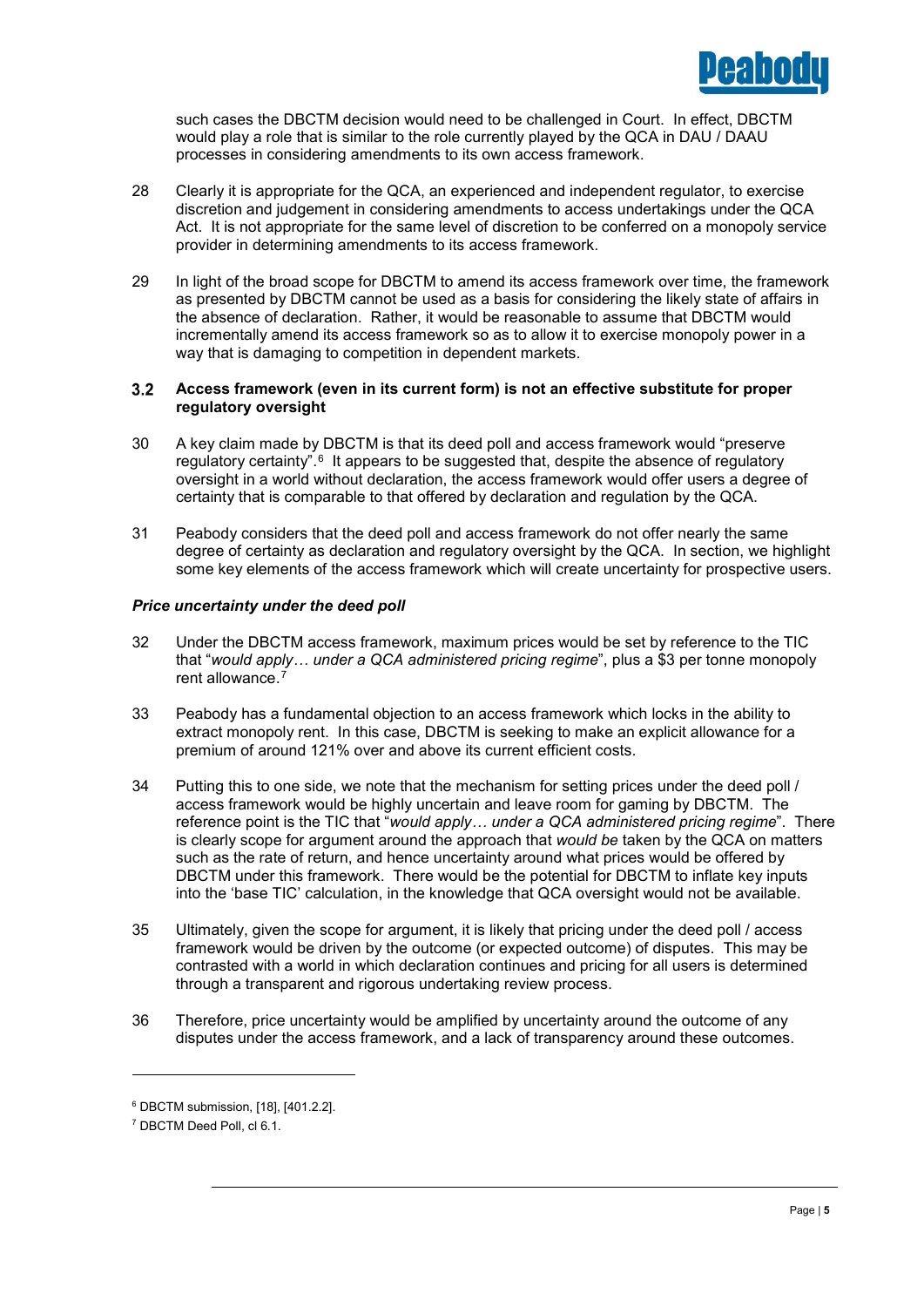

Resolving the terms of access is therefore likely to become a time-consuming and highly uncertain process for prospective access seekers.

## *Dispute resolution*

- 37 The access framework includes a mechanism for resolution of disputes, ultimately by arbitration.8 However, from Peabody's perspective, this mechanism is far inferior to the mechanisms currently available under the QCA Act.
- 38 Currently, users have access to dispute resolution by the QCA under Part 5 of the QCA Act. Access to dispute resolution by the QCA offers a degree of certainty to current users, given the transparency and rigour around the QCA's approach and its track record in dealing with complex access matters. Put simply, the QCA is a 'known entity' – it can be relied on to be consistent and rigorous in its approach to determining access matters.
- 39 Moreover, the set of matters potentially subject to dispute is currently relatively limited, at least in practice. Most matters – including the access price – are dealt with through the QCA's review of access undertakings.
- 40 Under the DBCTM access framework, a broader range of matters (including pricing) would be subject to dispute, and these disputes would no longer be determined by the QCA. Accordingly, the scope and scale of uncertainty around the future terms of access will greatly increase.

## *Impact of uncertainty*

- 41 DBCTM seeks to down-play the impact of uncertainty for prospective users under its proposed access framework. It is claimed that "*miners face far greater uncertainty from a number of more significant factors*" and that uncertainty regarding the terms and conditions of access at DBCT could not be so significant as to deter potentially efficient new entry in the coal tenements market<sup>9</sup>
- 42 DBCTM also says that it would be "absurd" to suggest that a \$3 per tonne price differential as between existing and new users could result in a material adverse impact on competition in the coal tenements market.10
- 43 The absurdity of DBCTM's submission is the focus on a cap of A\$3.00/tonne above a selfregulated building blocks methodology that can clearly be gamed to ensure that the base price or "starting position' is always at the highest point that the QCA might approve in a favourable market. In this regard, the monopolist price is not A\$3.00/tonne it is an unknown amount that could conceivably, on Peabody's estimation, be 300% or more of the current TIC. Given that the current TIC is based on efficient costs – that amounts to a substantial concession that DBCTM would be permitted to engage in monopoly pricing.
- 44 The effect of removing declaration would go well beyond a potential increase in the access price of \$3 per tonne. The \$3 per tonne increase cements a cost increase that has an effect that is twofold.
	- (a) First, it sets a (high) cost into the cost assumptions for a mining project, where that cost has no offset capacity. While many operational mining costs have trade offs (e.g. an increase in an operational cost can be offset/mitigated by a capital cost), the implied port

<sup>8</sup> DBCTM Access Framework, cl 16.

<sup>&</sup>lt;sup>9</sup> DBCTM submission, [190.4].

<sup>10</sup> DBCTM submission, [347].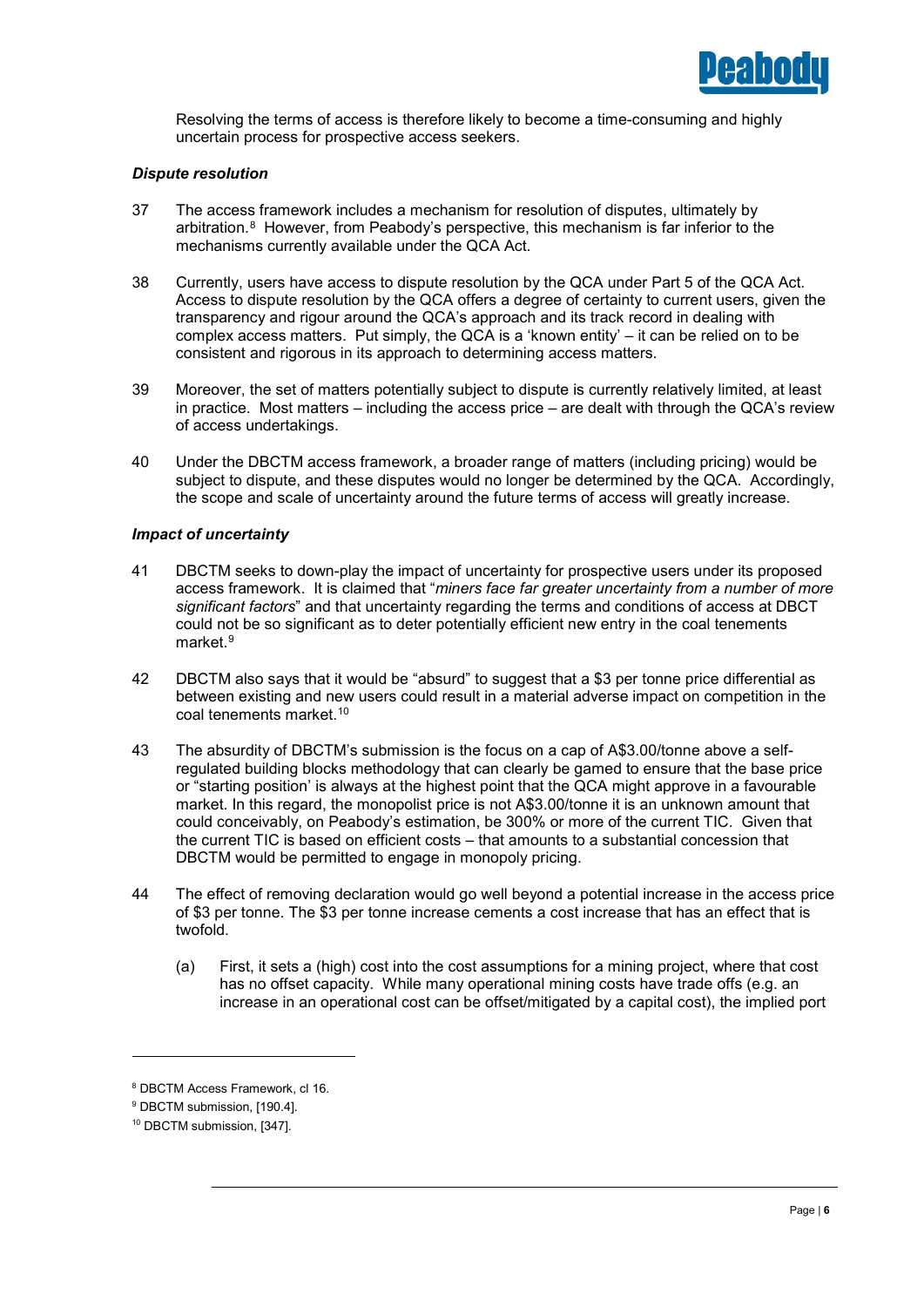

cost has no alternative or effective offset. It therefore becomes a firm cost in the cost methodology for a mining operation.

- (b) Second, the assertion that port pricing is not of material value to a mining project becomes a complete fallacy. By fixing the \$3 value, DBCTM has removed any doubt about their intentions to charge monopoly pricing for access to the port, absent declaration – given that this would reflect over 300% of the current rate and an increase of over 200% to the total current cost (TIC and operational cost defined as HCV and HCF).
- 45 From Peabody's perspective, uncertainty around future terms of access to port facilities is a key consideration in assessing potential future investments in coal tenements. The cost of uncertainty can be very high, in terms of its impact on the value of coal tenements.
- 46 Basic NPV analysis demonstrates that a \$3 per tonne price cap above the proposed self regulated building blocks WACC creates an economic distortion of approximately A\$15M<sup>11</sup> for each 1 million tonnes of contracted port capacity required over a 10 year period. Assuming a realistic 4Mtpa operation and factoring the potential scope of price increases, then the economic distortion can conceivably be in excess of A\$100M~ (real). This is price distortion with no relative price offset.
- 47 Where new users face this greater uncertainty than existing users, this will materially distort the market for coal tenements. In particular:
	- (a) a more efficient new entrant may place a lower value on a tenement compared to a less efficient incumbent, purely due to the cost of uncertainty faced by the new entrant; and
	- (b) the value of presently saleable tenements in likely to be diminished, due to the erosion of value for potential new entrants from uncertainty around the terms of access to DBCT.
- 48 For existing users, this has the effect of diminishing the value of existing saleable tenements (including to the point of removing all residual value) because it reduces the number of likely buyers and the amount of competition in the market for tenements. Peabody notes that many, if not all, of the parties that have purchased tenements from it over recent years have either been new entrants or small users that did not have pre-existing DBCT access and which would therefore face the full effect of the price increases described above. Based on its direct recent experience in the tenements market, Peabody considers that an increase in the costs of port access of this magnitude – together with significant uncertainty about the future cost and terms of access – would have been highly likely to have adversely affected the number of potential buyers of those tenements and therefore the level of competition in the market.

#### **DBCTM's incentive to maximise profit**  $3.3$

- 49 DBCTM claims that that it will face "*strong incentives to maximise demand for the use of its services and promote efficient investment irrespective of declaration*".12 It is said that, due to this incentive to maximise demand, declaration does not result in a materially different environment for investment in dependent markets.
- 50 This submission conflates the incentive for a monopoly service provider to maximise *profit* with maximisation of demand for / use of its services. A profit-maximising monopolist will not necessarily seek to maximise demand for its services. Indeed, to the extent that the marginal

 $11$  Based on A\$3 per tonne for 1 Million tonnes over a 10 year period with a 15% return rate.

<sup>12</sup> DBCTM submission, [401.2.4].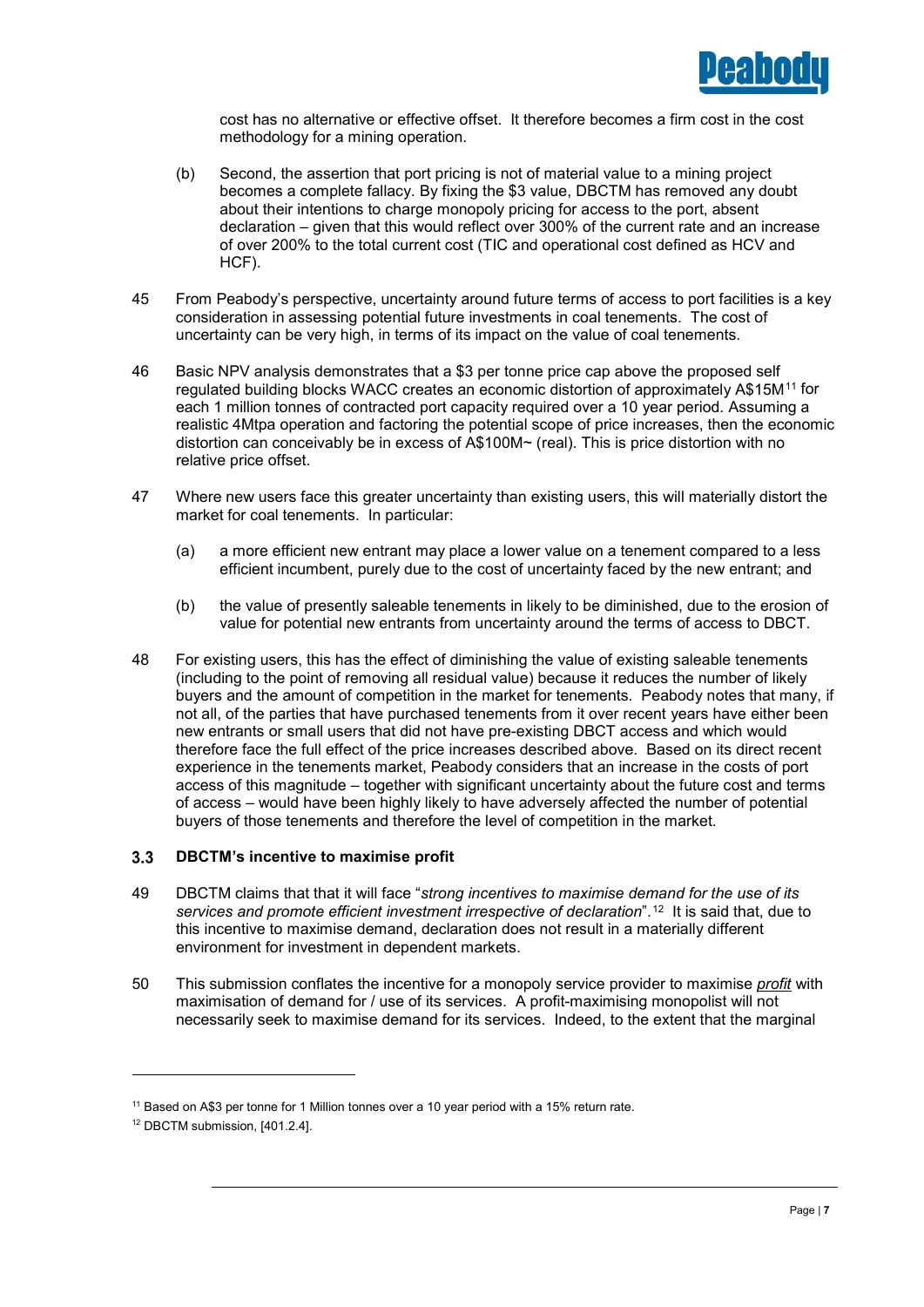

revenue from incremental use is less than the marginal cost, it would not be rational for the monopolist to do so.

51 Therefore it cannot be assumed that DBCTM will always face incentives to maximise demand for use of its services, particularly where it faces capacity constraints. Accordingly, declaration and effective regulation is important for promoting efficient investment and competition in dependent markets.

#### **Relevance of DBCT being fully contracted**  $3.4$

- 52 DBCTM states that DBCT is now fully contracted. It is argued that, as a result, there is no prospect that a potential new entrant to the coal tenements market could gain access to DBCT with or without declaration, and therefore declaration will have no impact on competition in this market.<sup>13</sup>
- 53 This submission reflects a gross misunderstanding of how markets for coal tenements operate. Coal tenements are typically acquired well in advance of planned production and export, as they can take several years to develop and start production. This is because, before production can commence, further development work, planning and regulatory approvals are required. Therefore, a decision to invest in a coal tenement with expectations around *future* capacity and access terms. A miner may well seek to invest in a new tenement notwithstanding current port / rail capacity constraints, if it is expected that capacity will be available in future.
- 54 Given lead times for tenement development, it is likely that new entrants will seek coal tenements over the proposed term of the declaration, notwithstanding any immediate capacity constraints at DBCT. Over this period, competition for new tenements will be materially distorted if those new entrants face the prospect of higher port access costs and/or greater uncertainty around the future terms of access to DBCT.

## **4 DBCTM's submissions on criterion (b)**

#### $4.1$ **Relevance of the queue**

- 55 DBCTM's submission erroneously treats requests for capacity in the access queue as reflecting "foreseeable demand" in the relevant market. DBCTM considers the access queue to be "*probative evidence of the minimum current unmet demand at DBCT*"14 and treats it as "*clear evidence that the level of demand in the market exceeds the existing capacity of DBCT*".15
- 56 The access queue does not represent unmet demand at DBCT. Being in the access queue is a "free option" for users, and does not necessarily reflect current firm demand for services at DBCT. Where capacity is actually required, there is the ability for users to "leap-frog" the queue and simply sign an access agreement. Until such time as an access agreement is signed for the relevant capacity, a request for capacity in the access queue cannot be seen as reflecting current unmet demand.
- 57 For the reasons set out above, while Peabody has previously been in the queue, it has removed itself. Peabody did not withdraw from the DBCT queue due to any change in operational or production decisions, but merely because in its experience the queue does not offer a producer any specific value or rights beyond acting as an intrinsic placeholder requirement for some organisations. Joining the queue at DBCT is a free option and one that can be manipulated

<sup>13</sup> DBCTM submission, [390].

<sup>14</sup> DBCTM submission, [2.3].

<sup>15</sup> DBCTM submission, [38].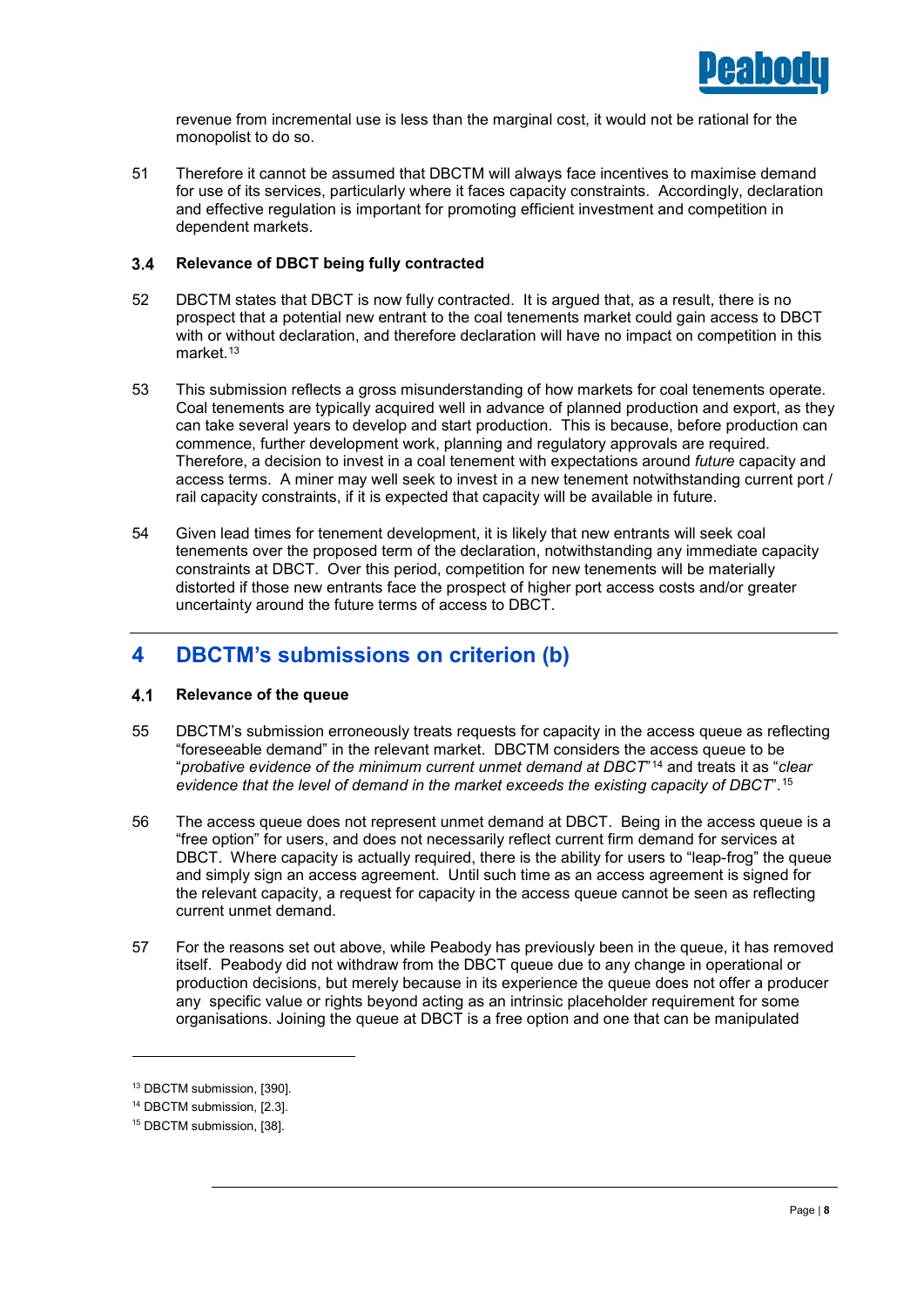

based on timing of the market. Peabody does not view the queue as an accurate or credible reflection of actual demand or production intentions.

### $4.2$ **Costs of rail access to DBCT and APCT, alone, demonstrate that demand for DBCT is distinct from other terminals**

- 58 DBCTM's further submission continues to argue that the mere existence of producers utilising capacity at other terminals is evidence that DBCT does not operate as an effective natural monopoly.
- 59 Peabody certainly does not view any other terminal as an effective substitute for DBCT. Peabody agrees with and supports the various practical and commercial features identified in the DBCT User Group submission as distinguishing DBCT from other Queensland terminals.



## **5 DBCTM's submissions on criterion (d)**

62 DBCTM's submissions on criterion (d) rely heavily on its position in relation to criterion (a). DBCTM repeats its claim that its access framework would "*preserve regulatory certainty*", and argues that declaration would therefore not result in a materially different environment for investment and no material economic benefits.16

<sup>&</sup>lt;sup>16</sup> DBCTM submission, [401].